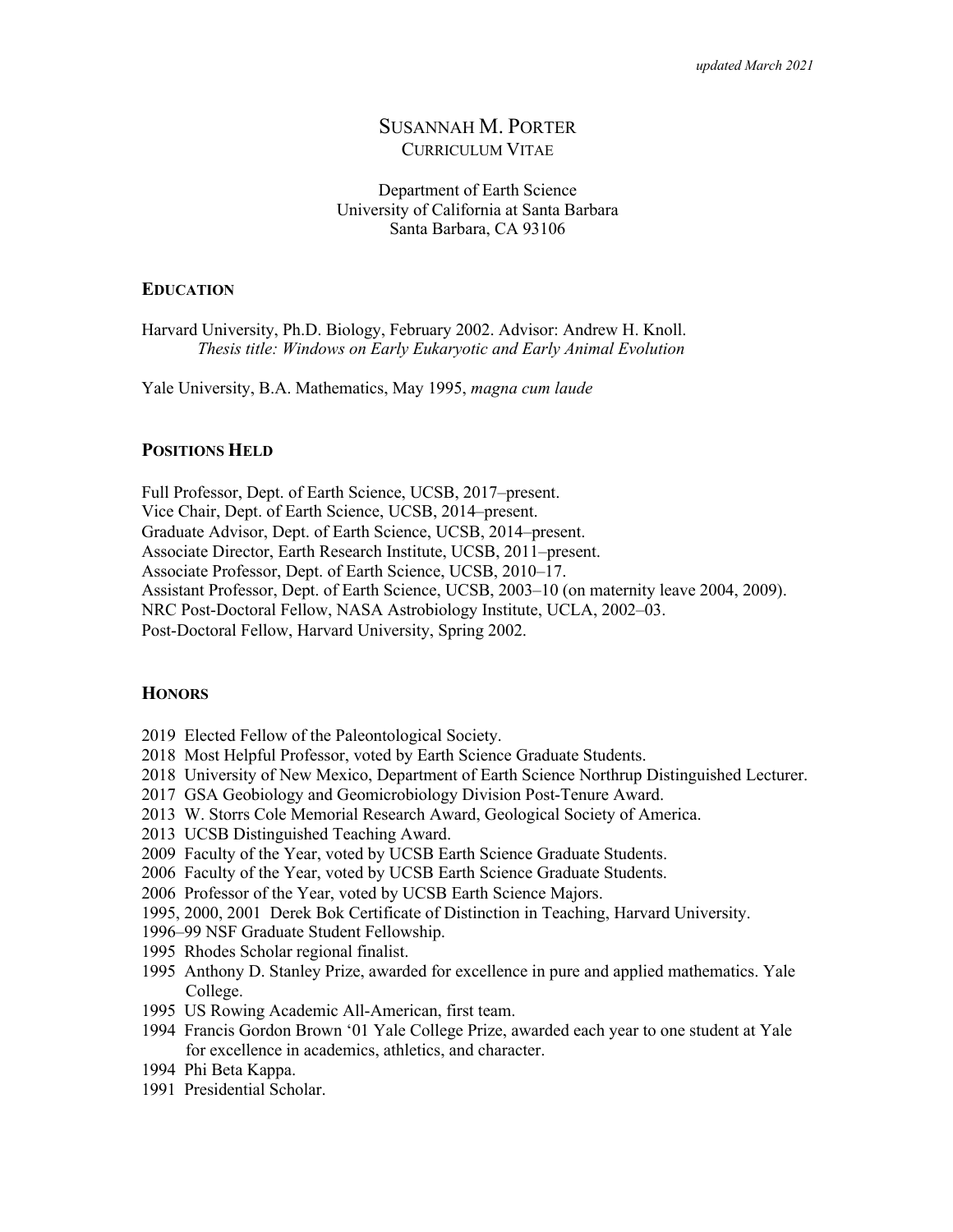## **PROFESSIONAL ACTIVITIES**

*Invited Talks*

- Keynote Speaker, Theme 8m: Towards a high-resolution chronology of the Pre-Cambrian biosphere, Goldschmidt Meeting (planned)
- Department Colloquium, Syracuse University (planned)
- Symposium on Biomineralization, American Physical Society Annual Meeting
- Electronic Symposium on Protistology.
- Pardee Keynote Symposium, Geological Society of America Annual Meeting
- 2019 Keynote Speaker, Biomineralization  $XV: 15<sup>th</sup>$  International Symposium on Biomineralization
- Meeting on the Origin and Rise of Complex Life; Royal Society of London
- Geology Department Colloquium, University of Melbourne
- Geochemistry group, University College London
- University of Edinburgh Astrobiology Seminar Series
- Distinguished Lecturer Series, University of New Mexico.
- Department Colloquium; University of Sao Paolo, Brazil.
- Topical Session: T58: Oxygen and Ecosystems from the Proterozoic to the Paleozoic, Geological Society of America Annual Meeting.
- Keynote Speaker, International Society of Testate Amoebae Meeting, Sao Paolo, Brazil.
- Topical Session: Timing of the Origin and Evolution of Unicellular Eukaryotes, Geological Society of America Annual Meeting.
- Cum Laude Speaker, Cate School, Carpinteria, CA.
- Department Colloquium, Yale University.
- Keynote speaker, International Association of Sedimentologists Meeting, Manchester, UK.
- Department Colloquium, University of Chicago.
- Department Colloquium, Princeton.
- Gordon Research Conference on Geobiology, Ventura, CA.
- TEDxUCSB
- Department Colloquium, UC Riverside.
- Department Colloquium, UCLA.
- Critical Transitions in Earth History Workshop, sponsored by NSF and NSF-China.
- Fermor Meeting, Royal Geological Society of London.
- Bartle Lecturer, Binghamton University (postponed).
- Topical Session: New Horizons in Precambrian Palynology and Paleobiology. Geological Society of America.
- Pomona College, Departmental Seminar Series.
- Canadian Institute for Advanced Research (CIFAR), Integrated Microbial Diversity Annual Meeting.
- University of California, Los Angeles, Departmental Seminar Series.
- British Museum of Natural History (declined due to childbearing leave).
- Princeton University, Earth History Symposium.
- Topical Session: Paleontological and Sedimentological Consequences of Calcite and Aragonite Sea Dynamics, Geological Society of America National Meeting.
- Yale University, Departmental Seminar Series.
- Stanford University, Paleobiology Seminar Series.
- University of British Columbia, Departmental Seminar Series.
- California Institute of Technology, Graduate Student Seminar Series.
- Utah State University, Departmental Seminar Series.
- Committee on the Origin and Evolution of Life, Mars Astrobiology Task Group, Space Studies Board—Board on Life Sciences (National Research Council).
- University of California at Riverside, Departmental Seminar Series.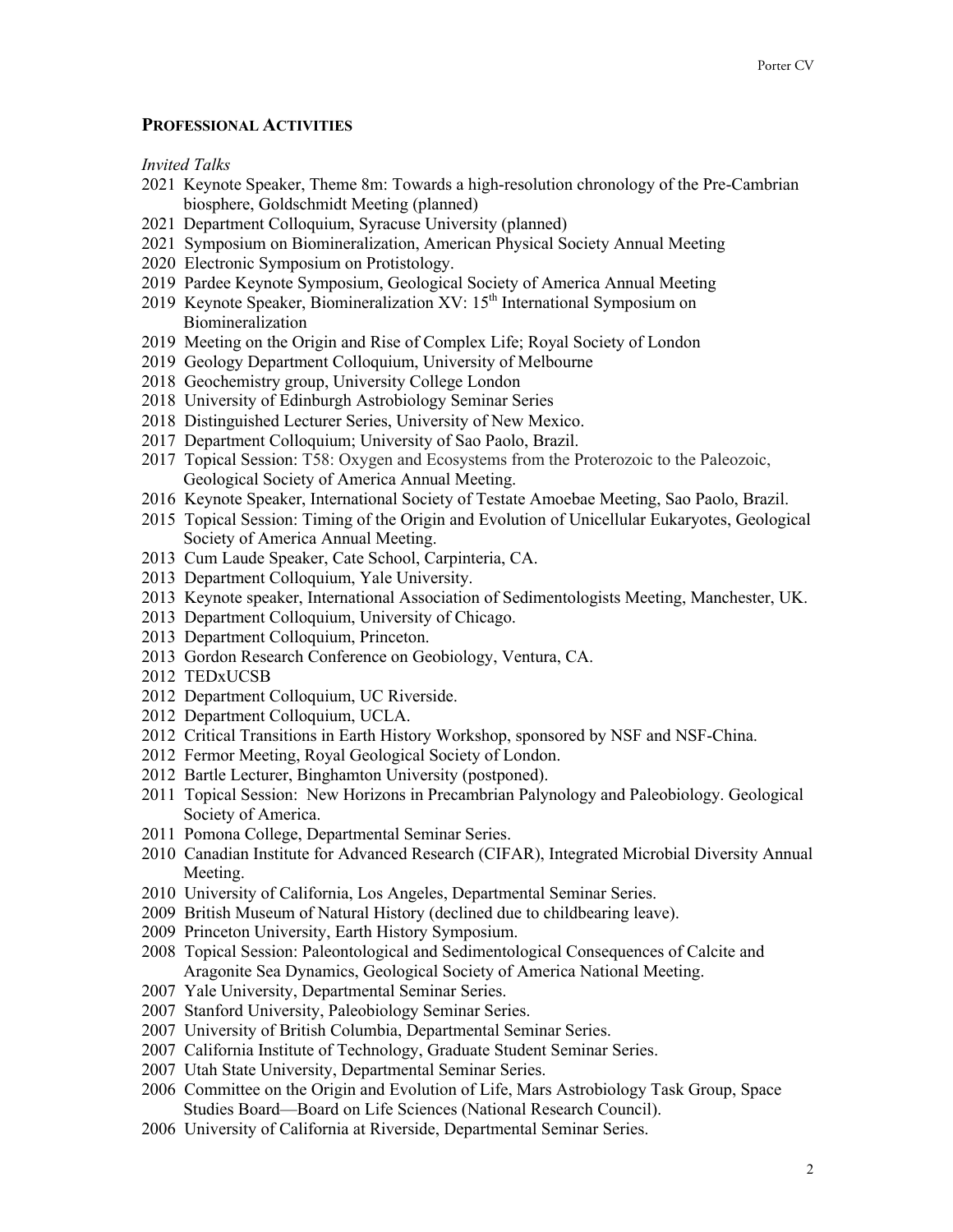- 2006 University of Washington, Departmental Seminar Series.
- 2005 University of Southern California, Departmental Seminar Series.
- 2005 California Institute of Technology, Graduate Student Seminar Series.
- 2005 University of California at Davis, Departmental Seminar Series.
- 2005 Stanford University, Seminar Series on Biosignatures.
- 2005 University of Washington, Departmental Seminar Series.
- 2005 Natural History Museum, Stockholm, Sweden. Museum Seminar Series.
- 2004 NASA/CIFAR workshop on "Lateral gene transfer and the origins of eukaryotes".
- 2004 Geobiology Mini-Symposium, Early Evolution of Microbial Eukaryotes. Agouron Institute, Geobiology summer course.
- 2004 Topical session: Protistan Paleobiodiversity: Understanding Evolutionary Patterns. Geological Society of America Annual Meeting*.*
- 2004 Paleontological Society Short Course, Biological Revolutions in the Neoproterozoic and Cambrian. Geological Society of America Annual Meeting.
- 2003 UCLA Center for the Study of the Evolution and Origin of Life.

## *Workshops*

- 2015 Vouchering the Stratigraphic Record (sponsored by ICS & NSF).
- 2012 Critical Transitions in Earth History Workshop (sponsored by NSF & NSF-China)
- 2006 Fossil and Molecular Divergence Times for the Tree of Life. NESCent.
- 2004 Lateral Gene Transfer and the Origins of Eukaryotes. NASA/CIAR.
- 2003 Early Career Faculty: Teaching, Research, and Managing your Career. National Association of Geoscience Teachers and DLESE.
- 2003 Calibration of the Geological Timescale. National Science Foundation.

#### *Professional Service*

- 2021–present Chair, Paleontological Society Fellows Committee
- 2020 Panel Member, NASA Exobiology
- 2012–20 Secretary, Subcommission on Cryogenian Stratigraphy
- 2008–present Member, Editorial Board, *Geobiology*.
- 2019 Panel Member, Swedish Research Council.
- 2017–19 Co-editor, Special Issue of *Emerging Topics in Life Sciences* on "Early Earth and the Rise of Complex Life"
- 2016–18 Co-editor, Special Issue of *Precambrian Research*, "Descent into the Cryogenian"
- 2015 Panel Member, NSF Sedimentary Geology and Paleontology.
- 2008–10 Member, Paleontological Society's Committee on Nominations.
- 2008–11 Member, Geological Society of America's Committee on Research and Grants.
- 2003 Panel Member, NASA Exobiology.

# **FIELD EXPERIENCE**

- 2018, 2019 Semail Ophiolite, Oman Mountains, Oman (supporting role in teaching field class)
- 2017 Grand Canyon Supergroup, Grand Canyon, Arizona; Neoproterozoic paleontology.
- 2016 Forteau Formation, Labrador, Canada; Cambrian paleontology.
- 2014, 2015 Southern Great Basin, Nevada; Cambrian paleontology.
- 2010 Togari and Grassy groups, NW Tasmania and King Island; Neoproterozoic paleontology.
- 2008 Shaanxi Province, China. Meischucunian small skeletal fossils.
- 2006 Yunnan Province, China. Meishucunian small skeletal fossils.
- 2003, 2016 Uinta Mountains, Utah. Paleontology of the Neoproterozoic Uinta Mountain Group.
- 2002 Vindhyan Basin, Uttar Pradesh & Madhya Pradesh, India. Field workshop on the Mesoproterozoic Vindhyan Supergroup.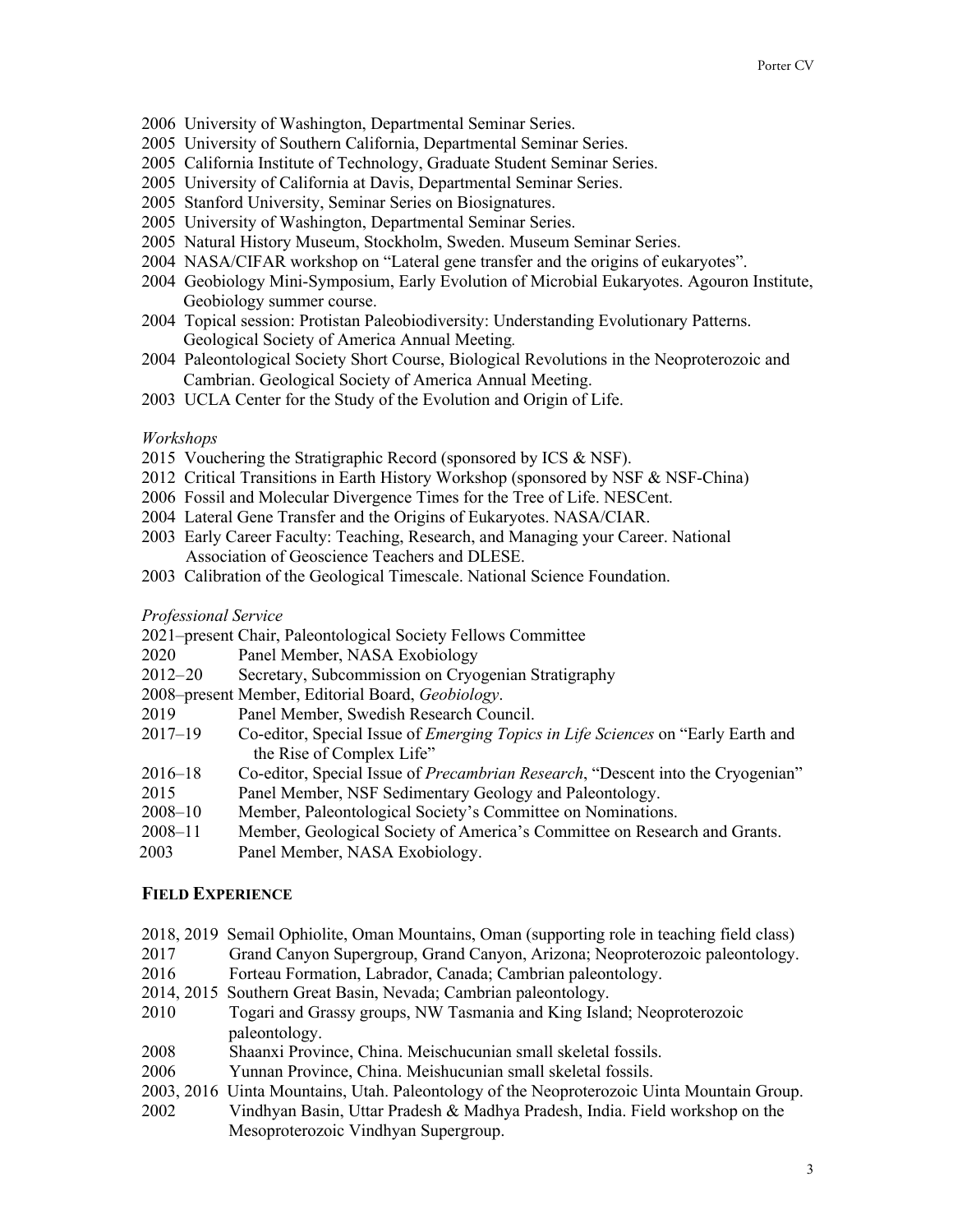| 2002 | Friday Harbor Labs, Washington. Summer laboratory course on marine algae.         |
|------|-----------------------------------------------------------------------------------|
| 1999 | Volta Basin, western Africa. Neoproterozoic carbonate chemostratigraphy.          |
|      | 1998, 1999 Grand Canyon, Arizona. Paleontology of the Neoproterozoic Chuar Group. |
| 1998 | MacArthur Basin, Northern Territory, and Georgina Basin, Queensland, Australia.   |
|      | Paleoproterozoic and Cambrian paleontology.                                       |
| 1998 | Guadalupe Mountains, Texas. Sequence stratigraphy of a Permian reef complex.      |
| 1997 | Friday Harbor Labs, Washington. Summer laboratory course on marine                |
|      | invertebrates.                                                                    |
| 1997 | Inner Mongolia, China. Eolian stratigraphy and Quaternary climate change.         |
| 1994 | Olorgesailie, Kenya. Hominid paleontology.                                        |
| 1993 | Tibetan Plateau, China. Loess stratigraphy and Quaternary climate change.         |
|      |                                                                                   |

1989 Mauna Kea, Hawaii. Volcanic loess and Quaternary climate change.

## **STUDENTS AND POSTDOCTORAL ASSOCIATES**

#### *High School students*

Caitlin Cain, 2013; Emma Lieberman, 2015.

### *Undergraduate students*

Robin Nagy, 2003; Amy Luong, 2004; Tiffany Satoorian, 2005; Ryan Wopschall, 2005; Jennifer Osborne, 2005-2006; Tova Michlin, 2006; Kayla Pettit, 2005-2007; Mitchell Prante, 2005-2007; Chris Emerling, 2008-2009; Marites Villarosa Garcia, 2008-2011; Bryan Juarez, 2012; Thomas Cao, 2012; Ashley Kammet, 2013; Israel Mangana, 2013; Franzi Shelton, 2014; Shekhar Paudel, 2015; Sheryl Bermudez, 2015–2016; Meghna Rao, 2016–2017; Curtis Cha, 2017; Kimverley Garcia, 2017; Cord North, 2017.

#### *Graduate Students*

Robin Nagy, M.S., 2007; John Moore, Ph.D. 2013; Leigh Anne Riedman, Ph.D., 2014; Miranda Stripe, M.S., 2015; Abby Wyant M.S. 2015; Christina Woltz, Ph.D. (started 2016); Kelly Tingle, M.S. (started 2019).

## *Post-Doctoral Associates*

Dr. Michael Vendrasco, 2005–2007; Dr. John Moore, 2014–present; Heda Agić, 2018–present; Dr. Leigh Anne Riedman (2020–present).

### **FUNDING**

(funds listed are my share only, not necessarily total funds)

*Tracing the geologic record of eukaryotes*. Simons Foundation 2020–22. \$192,855.

*The role of mineralogy and microstructure in post-mortem phosphatization of fossil shells.* UCSB Academic Senate Faculty Research Grant 2020–21. \$6,999.

*Collaborative Research: Using organic carbon isotopes of single microfossils to illuminate Proterozoic eukaryotic ecosystems.* National Science Foundation—Sedimentary Geology and Paleontology 2019–21. \$277,038.

*The role of clay minerals in preserving the fossil record of early life*. UCSB Academic Senate Faculty Research Grant 2017–18. \$3,000.

*Controls on the preservation of organic-walled microfossils: the effect of organic matter concentration in shales.* UCSB Academic Senate Faculty Research Grant 2017–18. \$8,000.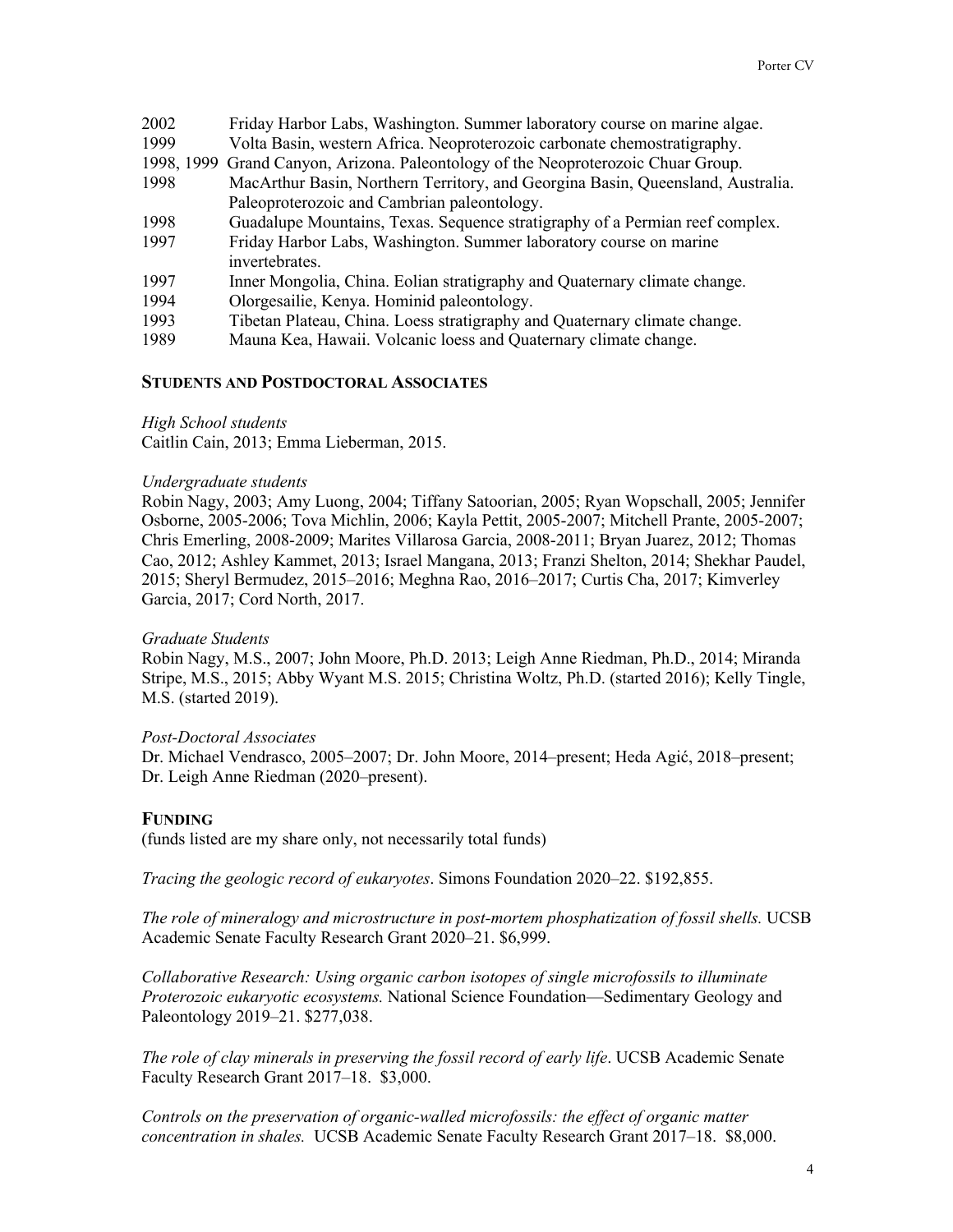*Fossil evidence for predation in early protistan ecosystems.* UCSB Academic Senate Faculty Research Grant 2016–17. \$5,690.

*The early diversification of eukaryotic organisms: fossils of the mid-Neoproterozoic (~750 million-year-old) Visingsö Group, southern Sweden.* UCSB Academic Senate Faculty Research Grant 2015–16. \$7,850.

*Collaborative Research: Toward a global timeline of biological and ocean geochemical change during the early Cambrian*. National Science Foundation—Integrated Earth Systems. 2014–17. \$421,588.

*Reconstructing the morphology, ultrastructure, and biological affinities of acritarchs from the >742 ± 6 million-year-old Chuar Group, Grand Canyon, Arizona*. Geological Society of America, W. Storrs Cole Memorial Research Award. 2013–14. \$7,600.

*Collaborative Research: Estimating the Tempo of the Cambrian Explosion*. National Science Foundation—Sedimentary Geology and Paleontology Program, Division of Earth Sciences. 2013–14. \$40,000.

Using TEM and SEM to Understand the Biological Affinities of Precambrian microfossils. UCSB Academic Senate Faculty Research Grant. 2012–13. \$5,700.

*Collaborative Research: Ocean Oxidation and the Biosphere during Neoproterozoic Glaciation*. National Science Foundation—Sedimentary Geology and Paleontology Program, Division of Earth Sciences. 2009–12. \$218,098.

*Evidence for Eutrophication During Neoproterozoic Low-Latitude Glaciations.* Palaeontological Association Research Grant. 2010–11. £6,820. (~\$11,000).

*Enigmatic Early Animal Fossils from the Cambrian of China.* UCSB Academic Senate Faculty Research Grant. Start Date: 2008–09. \$6,420.

*Investigating the Influence of Seawater Chemistry on the Evolution of Carbonate Biomineralization*. UCSB Academic Senate Faculty Research Grant. 2007–08. \$4,000.

*Acquisition of a New Electron Imaging Facility.* National Science Foundation—Instrumentation and Facilities Program, Division of Earth Sciences. 2007. \$299,745.

*Using Skeletal Microstructure to Understand Early Animal Biomineralization*. NASA Astrobiology: Exobiology and Evolutionary Biology. 2005–07. \$190,939.

*Dynamical Change in Global Biogeochemical Cycles Accompanying Early Animal Evolution* (PI: Daniel Rothman, MIT). National Science Foundation: Biocomplexity in the Environment: Coupled Biogeochemical Cycles. 2004–09. (Collaborator). \$52,484.

*Understanding Eukaryotic Diversification through Paleoecological Studies of the Middle Neoproterozoic Chuar Group and Red Pine Shale, Western United States.* UCSB Academic Senate Research Grant, 2004–05*.* \$5,000*.* 

*From Genes to Stars: An Integrated Study of the Prospects for Life in the Cosmos* (PI: Edward Young, UCLA). NASA Astrobiology Institute. Performance Period: October 01, 2003 to September 30, 2008. (Collaborator). \$40,597.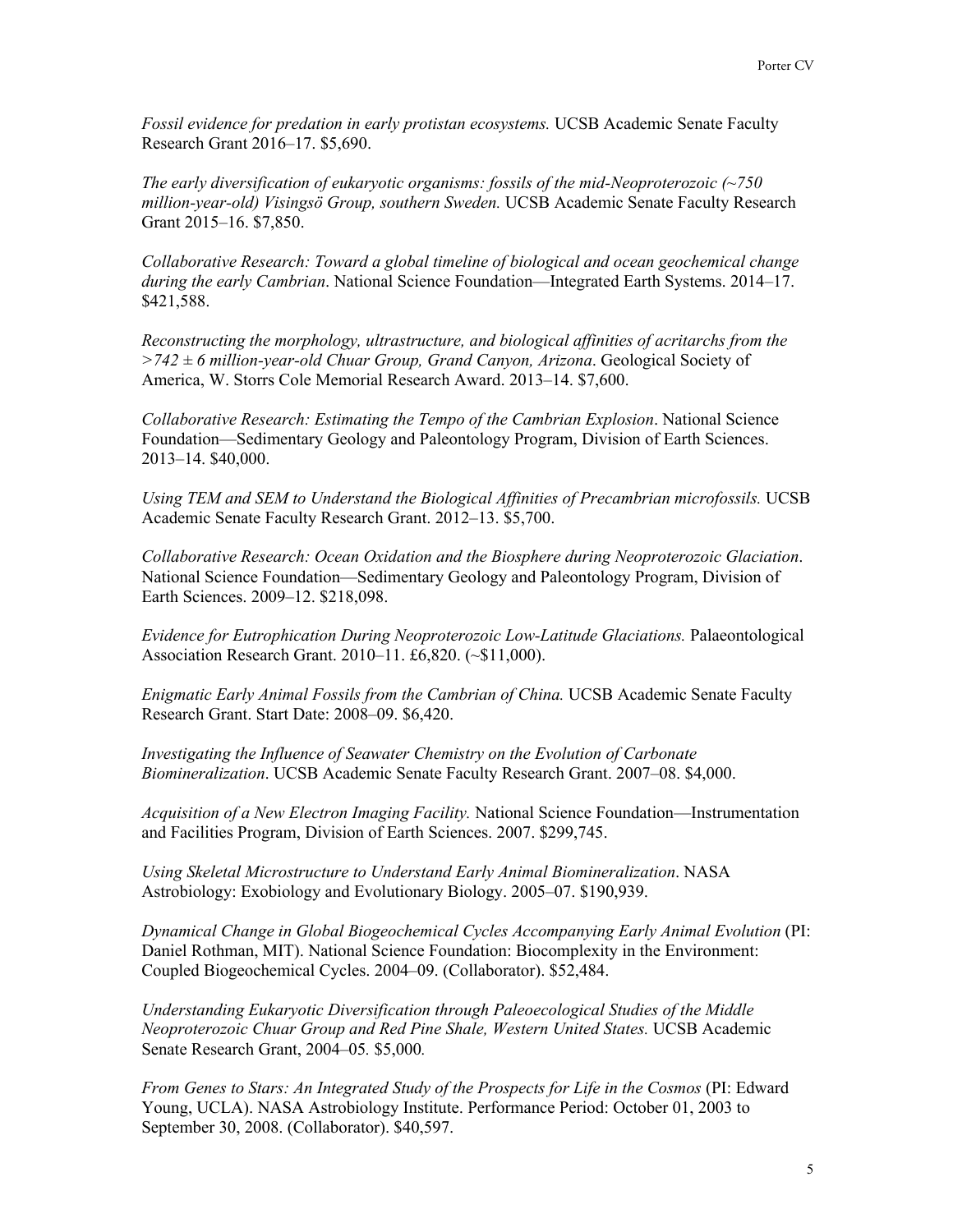# **PUBLICATIONS**

(\*student; °postdoc)

°Moore J., **Porter, S.M**., Webster, M. and Maloof, A., In press. First record of cambroclaves from Laurentia. *Acta Palaeontologica Polonica.*

°Riedman, L. A., **Porter, S. M.,** and Czaja, A. 2021. Globally distributed phosphatic scale microfossils of the mid-Neoproterozoic. *Geobiology*. https://doi.org/10.1111/gbi.12439

\*Woltz, C., **Porter, S.,** °Agic, H., Dehler, C., Junium, C., °Riedman, L. A., Hodgkiss, M., Wörndle, S., and Halverson, G. 2021. Total organic carbon and the preservation of organicwalled microfossils in Precambrian shale. *Geology* 49, https://doi.org/10.1130/G48116.1

Halverson, G., **Porter, S.,** and Shields-Zhou. 2020. The Tonian and Cryogenian periods. *In*  Gradstein, F., Ogg, J., Schmitz, M., and Ogg, G., Geologic Timescale 2020. Elsevier. doi.org/10.1016/B978-0-444-63798-7.00017-3

**Porter, S. M**. 2020. Insights into eukaryogenesis from the fossil record. *Interface Focus* 10 (4), 20190105.

Cole, D., Mills, D., Erwin, D., Sperling, E., **Porter, S.,** Reinhard, C., and Planavsky, N. 2020. On the co-evolution of surface oxygen levels and animals. *Geobiology* 18 (3), 260-281.

°Moore, J.L, **Porter, S.M**., Webster, M., and Maloof, A. 2020. Chancelloriid sclerites from the Dyeran–Delamaran (lower–middle Cambrian) boundary interval of the Pioche–Caliente region, Nevada, USA. *Papers in Palaeontology*. https://doi.org/10.1002/spp2.1274.

Dahl, T. W., Connelly, J. M., Li, D., Kouchinsky, A., Gill, B. C., **Porter, S.,** Maloof., A., and Bizzarro, M. 2019. Atmosphere-ocean oxygen and productivity dynamics during early animal radiations. *Proceedings of the National Academy of Sciences* 116 (39), 19352-19361.

Gilbert, P., **Porter, S**., Sun, C-Y., Xiao, S., Gibson, B.M., Shenkar N., and Knoll. A. 2019. Biomineralization by particle attachment in early animals. *Proceedings of the National Academy of Sciences* 116 (36) 17659-17665.

Morais, L., Lahr D., Rudnitzki, I., Freitas, B., Romero, G., **Porter, S**., Knoll, A., and Fairchild, T. 2019. Insights into VSM diversity and Neoproterozoic biostratigraphy in the light of recent Brazilian discoveries. *Journal of Paleontology* 93(4): 612-627.

**Porter, S.** and °Riedman, L. A. 2019. Evolution: ancient fossilized amoebae find their home in the tree. *Current Biology* 29, R200-R223.

**Porter, S**., Agić, H., and °Riedman, L. A. 2018. Anoxic ecosystems and early eukaryotes. *Emerging Topics in Life Sciences* 2(2) 299–309.

Halverson, G., **Porter, S**., and Gibson, T. 2018. Dating the late Proterozoic record. *Emerging Topics in Life Sciences* 2(2): 137–147.

Lyons, T., Droser, M., Yau, K., and **Porter, S**. 2018. Early Earth and the rise of complex life. *Emerging Topics in Life Sciences* 2 (2): 121–124.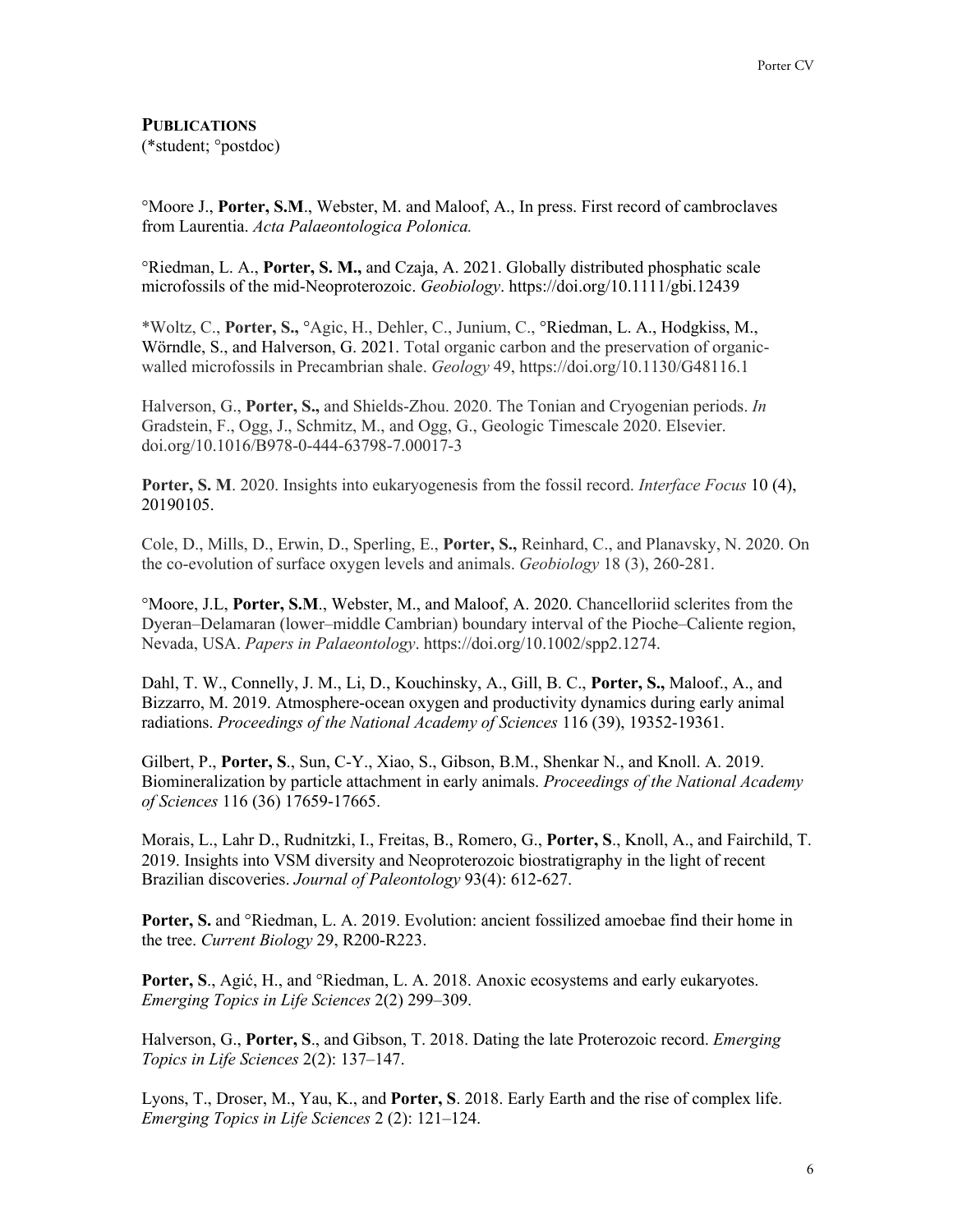Shields-Zhou, G., Halverson, G., and **Porter, S**. 2018. Descent into the Cryogenian. *Precambrian Research* 319:1–5.

Moore°, J.L., and **Porter, S.M.** 2018. Plywood-like shell microstructures in hyoliths from the middle Cambrian (Drumian) Gowers Formation, Georgina Basin, Australia. *Palaeontology* 61  $(3): 441 - 467.$ 

Riedman\*, L.A., **Porter, S.M.,** and Calver, C. 2018. Vase-shaped microfossil biostratigraphy with new data from Tasmania, Svalbard, Greenland, Sweden and the Yukon. *Precambrian Research* 319: 19–36.

Vendrasco, M. J., Checa. A.G., and **Porter, S.M.** 2017. Shell microstructures and tubules in the unusual Cambrian hyolith *Cupitheca. Spanish Journal of Paleontology* 32(1): 95–108.

Dehler, C.M., Gehrels, G., **Porter, S.M.**, Heizler, M., Cox, G., Karlstrom, K., Crossey, L., and Timmons, M. 2017. Correlation of the mid-Neoproterozoic Chuar Group, Uinta Mountain Group, and Pahrump Group (ChUMP strata), western U.S. Implications for a changing Earth System at ca. 740–780 Ma. *Geological Society of America Bulletin* 129 (5-6): 607-624.

**Porter, S.M**., and \*Riedman, L.A. 2016. Systematics of organic-walled microfossils from the ~780–740 Ma Chuar Group, Grand Canyon, Arizona. *Journal of Paleontology* 90: 815-853.

\*Riedman, L.A. and **Porter, S.M**. 2016. Organic-walled microfossils of the early to mid-Neoproterozoic Alinya Formation, Officer Basin, Australia. *Journal of Paleontology* 90: 854-897.

**Porter, S.M.** 2016. Tiny vampires in ancient seas: evidence for predation via perforation in fossils from the 780–740 Ma Chuar Group, Grand Canyon, USA. *Proceedings of the Royal Society B* 283: 20160221.

Shields-Zhou, G., **Porter, S.M**., and Halverson, G.P. 2016. A new rock-based definition for the Cryogenian Period (circa 720 – 635 Ma). *Episodes* 39: 3–8.

Brocks, J. J., Jarrett, A.J.M., Sirantoine, E., Kenig, F., Moczydłowska, M., **Porter, S**. and Hope, J. 2016. Early sponges and toxic protists: possible sources of cryostane, an age diagnostic biomarker antedating Sturtian Snowball Earth. *Geobiology*. doi:10.1111/gbi.12165.

Vendrasco, M. J., Rodríguez-Navarro, A. B., Checa, A. G., Devaere, L., and **Porter, S.M.** 2016. To infer the early evolution of mollusc shell microstructures. Pp. 113-133 *in* Biomineralization: From Fundamentals to Biomaterials and Environmental Issues, Marin, F., Brümmer, F., Checa, A., Furtos, G., Lesci, I.G., and Siller, L. (eds.). *Key Engineering Materials*, v. 672.

\*Riedman, L.A., **Porter, S.M**., Halverson, G.P., Hurtgen, M.T., and Junium, C.K. 2014. Organicwalled microfossil assemblages from glacial and interglacial Neoproterozoic units of Australia and Svalbard. *Geology* 42:1011-1014.

\*Moore, J.L., **Porter, S.M**., and Li, G. 2014. Two unusual small shelly fossils from the lower Cambrian of southeastern Shaanxi Province, China. *Journal of Paleontology* 88: 348-358.

\*Moore, J.L., Li, G., and **Porter, S.M**. 2014. Chancelloriid sclerites from the Lower Cambrian (Meishucunian) of eastern Yunnan, China, and the early history of the group. *Palaeontology* 57: 833-878.

Dehler, C. M., **Porter, S. M.,** and Timmons, M. 2012. The Neoproterozoic Earth System revealed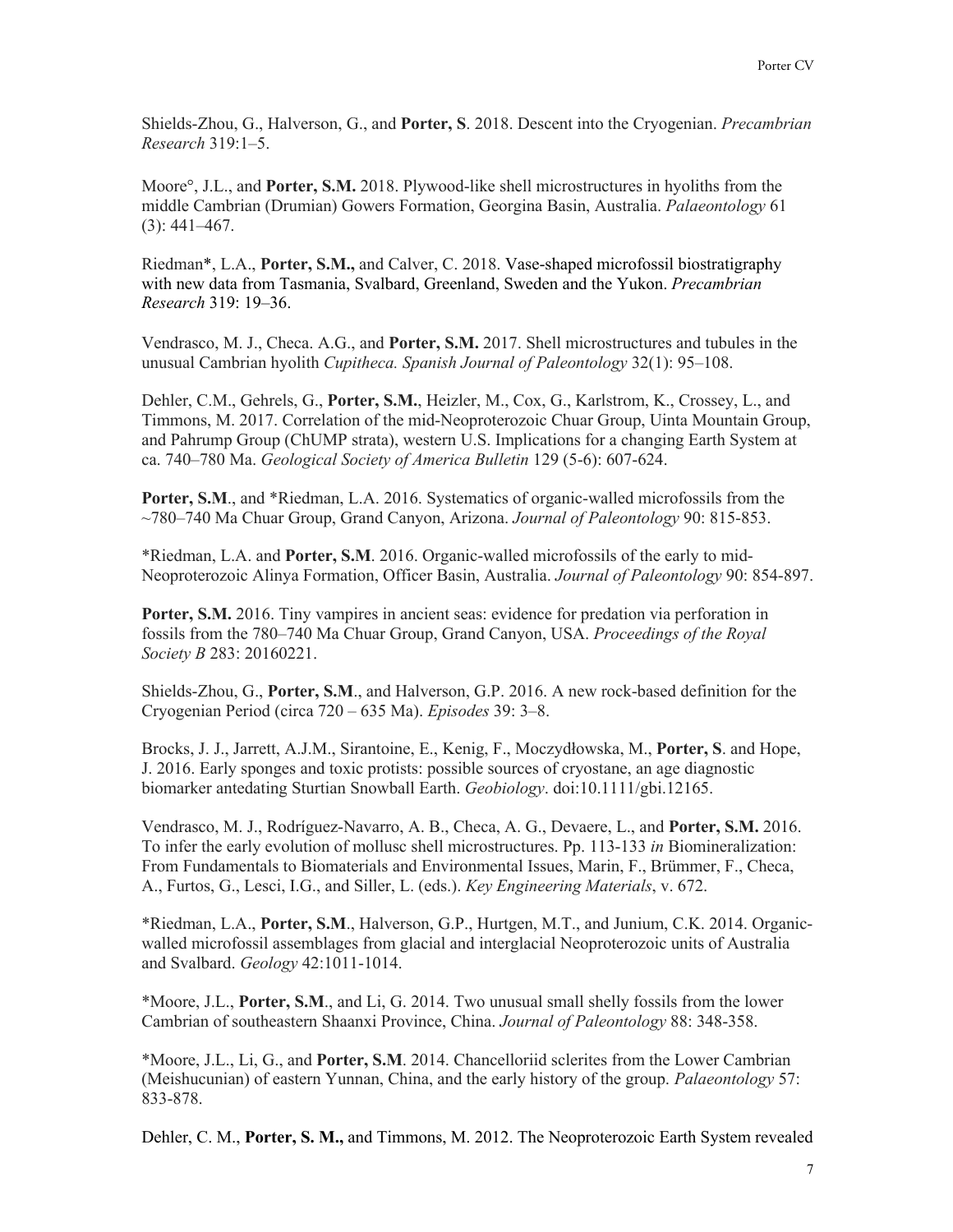from the Chuar Group of Grand Canyon. *In* Timmons, J.M., and Karlstrom, K.E., eds., Grand Canyon Geology: Two Billion Years of Earth's History: *Geological Society of America Special Paper* 489, p. 49–72, doi:10.1130/2012.2489(03).

°Vendrasco, M.J., Kouchinsky, A., **Porter, S.M**., and Fernandez, C. 2011. Phylogeny and escalation in *Mellopegma* and other Cambrian molluscs. *Palaeontologica Electronica* 14: 11A.

**Porter, S.M.** 2011. The rise of predators. *Geology* 39:607-608.

Maloof, A.C., **Porter, S.M.,** \*Moore, J.L., Dudás, F.Ö., Bowring, S.A., Higgins, J. A., Fike, D. A., and Eddy, M.P. 2010. The earliest Cambrian record of animals and ocean geochemical change. *Geological Society of America Bulletin* 122:1731-1774.

\*Moore, J.L. **Porter, S.M.**, Steiner, M., and Li, G. 2010. *Cambrothyra ampulliformis*, an unusual coeloscleritophoran from the lower Cambrian of Shaanxi Province, China. *Journal of Paleontology* 84: 1040-1060.

**Porter, S.M**. 2010. Calcite and aragonite seas and the *de novo* evolution of carbonate skeletons. *Geobiology* 8:256-277.

Maloof, A.C., Ramezani, J., Bowring, S.A., Fike, D.A., **Porter, S. M.**, and M. Mazouad. 2010. Constraints on early Cambrian carbon cycling from the duration of the Nemakit-Daldynian-Tommotian boundary  $\delta^{13}$ C shift, Morocco. *Geology* 38: 623-626.

Halverson, G.P., Hurtgen, M.T., **Porter, S.M.**, and Collins, A.S. 2010. Biogeochemical Events Across the Precambrian-Cambrian Boundary. Pp. 351-365 in: Gaucher, C., Sial, A., Halverson, G. P., and H. Frimmel (eds.). *Neoproterozoic-Cambrian Tectonics, Global Change and Evolution: A Focus on Southwestern Gondwana.* Elsevier, Developments in Precambrian Geology Series.

Johnston, D.T., Poulton, S.W., Dehler, C.M., **Porter, S.M.**, Husson, J., Canfield, D.E., and Knoll, A.H. 2010. An emerging picture of Neoproterozoic ocean chemistry: Insights from the Chuar Group, Grand Canyon, USA. *Earth and Planetary Science Letters* 290: 64-73.

°Vendrasco, M.J., **Porter, S.M**., Kouchinsky, A.G., Li, G., and Fernandez, C.Z. 2010. New data on molluscs and their shell microstructures from the middle Cambrian Gowers Formation, Australia. *Palaeontology* 53: 97-135.

°Vendrasco, M.J., **Porter, S.M**., Kouchinsky, A.G., Li, G., and Fernandez, C.Z. 2010. Shell microstructures in early mollusks. *Festivus* 42: 43-54.

°Vendrasco, M. J. Li, G., **Porter, S. M.**, and Fernandez, C.Z. 2009. New data on the enigmatic *Ocruranus-Eohalobia* group of early Cambrian small skeletal fossils. *Palaeontology* 52: 1373- 1396.

\*Nagy, R.M., **Porter, S.M**., Dehler, C.M., and Shen, Y. 2009. Biotic turnover driven by eutrophication before the Sturtian low-latitude glaciation. *Nature Geoscience* 2: 414-417.

**Porter, S.M.** 2008. Skeletal microstructure indicates halkieriids and chancelloriids are closely related. *Palaeontology* 51: 865-879.